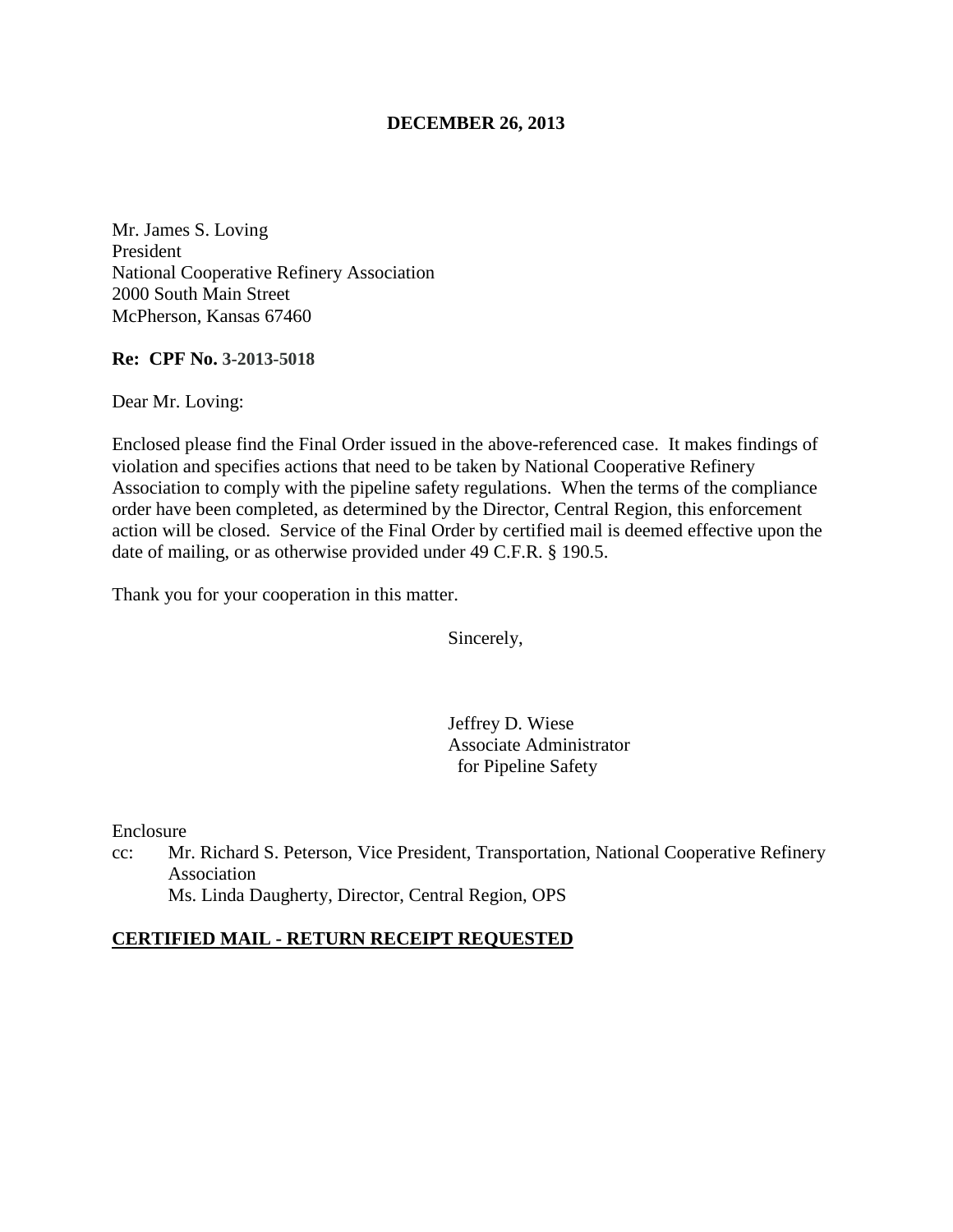### **U.S. DEPARTMENT OF TRANSPORTATION PIPELINE AND HAZARDOUS MATERIALS SAFETY ADMINISTRATION OFFICE OF PIPELINE SAFETY WASHINGTON, D.C. 20590**

**In the Matter of )** 

**National Cooperative Refinery Association, ) CPF No. 3-2013-5018 a nonprofit corporation, )** 

**\_\_\_\_\_\_\_\_\_\_\_\_\_\_\_\_\_\_\_\_\_\_\_\_\_\_\_\_\_\_\_\_\_\_\_\_\_\_\_\_\_ )** 

 **)** 

 **)** 

**\_\_\_\_\_\_\_\_\_\_\_\_\_\_\_\_\_\_\_\_\_\_\_\_\_\_\_\_\_\_\_\_\_\_\_\_\_\_\_\_\_ )** 

**Respondent. )** 

#### **FINAL ORDER**

On April 12-16, April 19-23, and April 26-30, 2010, pursuant to 49 U.S.C. § 60117, a representative of the Pipeline and Hazardous Materials Safety Administration (PHMSA), Office of Pipeline Safety (OPS), conducted an on-site pipeline safety inspection of the facilities and records of National Cooperative Refinery Association (NCRA or Respondent) in Kansas, Iowa, and Nebraska. NCRA operates a refinery in McPherson, Kansas, and transports product from that refinery through a system of pipelines throughout Kansas, Nebraska, and Iowa.<sup>1</sup> PHMSA's inspection covered five pipelines running between NCRA's refinery in McPherson and its underground storage facility in Conway, Kansas.<sup>2</sup>

As a result of the inspection, the Director, Central Region, OPS (Director), issued to Respondent, by letter dated June 21, 2013, a Notice of Probable Violation and Proposed Compliance Order (Notice). In accordance with 49 C.F.R. § 190.207, the Notice proposed finding that NCRA had violated 49 C.F.R. §§ 195.302(a), 195.402(a) and 195.404(c)(3) and ordering Respondent to take certain measures to correct the alleged violations.

NCRA responded to the Notice by letter dated July 10, 2013 (Response). The company did not contest the allegations of violation but provided information concerning the corrective actions it had taken. Respondent did not request a hearing and therefore has waived its right to one.

 1 NCRA website, *available at* http://www.ncra.coop/MediaCenter/Gettoknow.pdf (last accessed November 1, 2013).

<sup>&</sup>lt;sup>2</sup> Pipeline Safety Violation Report (Violation Report), (June 21, 2013) (on file with PHMSA), at 1.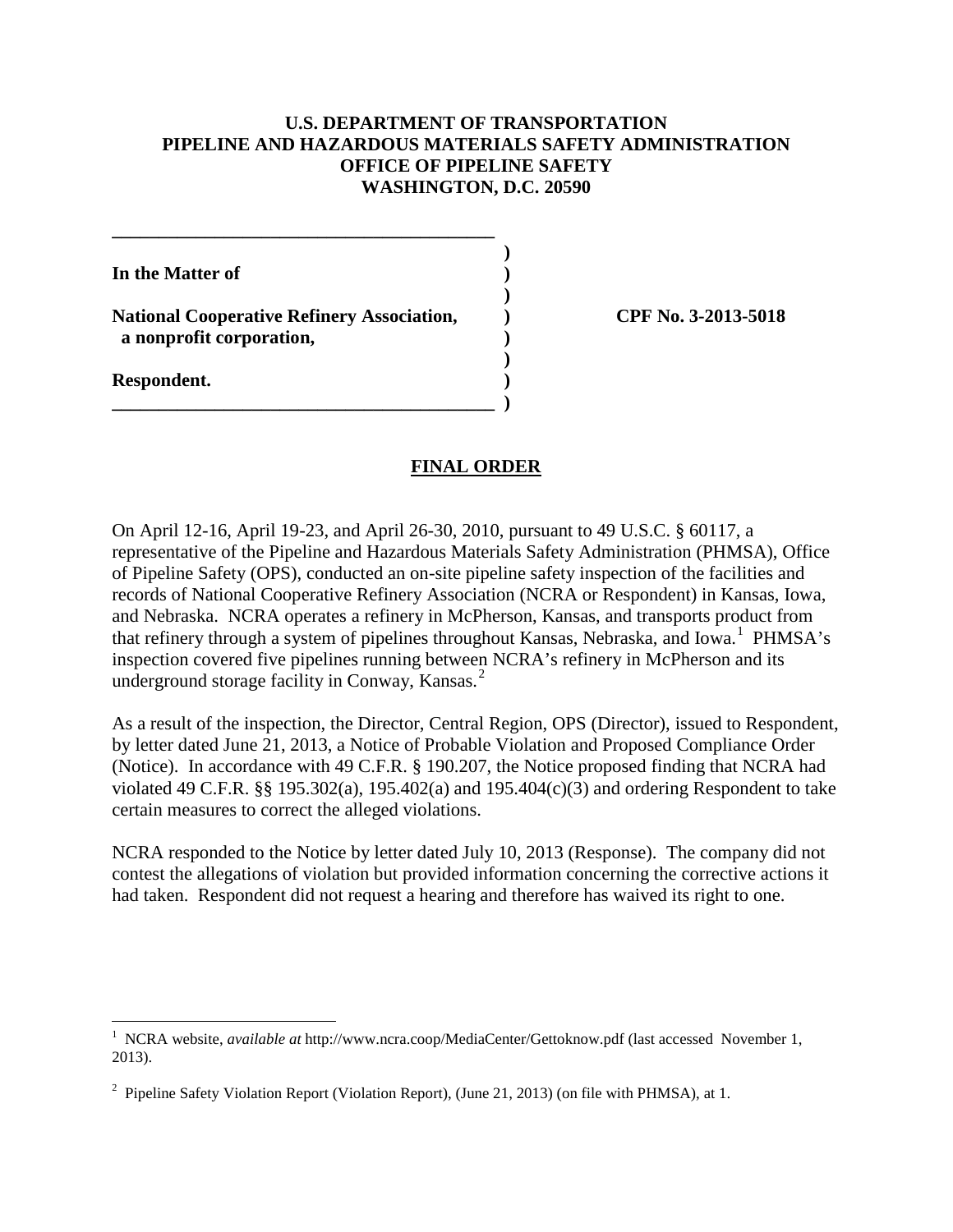#### **FINDINGS OF VIOLATION**

In its Response, NCRA did not contest the allegations in the Notice that it violated 49 C.F.R. Part 195, as follows:

**Item 1:** The Notice alleged that Respondent violated 49 C.F.R. § 195.302(a), which states:

#### **§ 195.302 General requirements.**

(a) Except as otherwise provided in this section and in §195.305(b), no operator may operate a pipeline unless it has been pressure tested under this subpart without leakage. In addition, no operator may return to service a segment of pipeline that has been replaced, relocated, or otherwise changed until it has been pressure tested under this subpart without leakage.

The Notice alleged that Respondent violated 49 C.F.R. § 195.302(a) by operating a pipeline that had not been pressure tested without leakage, in accordance with Subpart E of 49 C.F.R. Part 195. Specifically, the Notice alleged that NCRA had failed to perform pressure tests on its McPherson-to-Conway pipeline system. The Notice further alleged that the maximum operating pressure for this system had not been established, as required by 49 C.F.R. § 195.302(b)(1).

Respondent did not contest this allegation of violation. Accordingly, based upon a review of all of the evidence, I find that Respondent violated 49 C.F.R. § 195.302(a) by operating a pipeline that had not been pressure tested without leakage, in accordance with Subpart E of 49 C.F.R. Part 195.

**Item 2:** The Notice alleged that Respondent violated 49 C.F.R. § 195.402(a), which states:

## **§ 195.402 Procedural manual for operations, maintenance, and emergencies.**

(a) *General.* Each operator shall prepare and follow for each pipeline system a manual of written procedures for conducting normal operations and maintenance activities and handling abnormal operations and emergencies. This manual shall be reviewed at intervals not exceeding 15 months, but at least once each calendar year, and appropriate changes made as necessary to insure that the manual is effective. This manual shall be prepared before initial operations of a pipeline system commence, and appropriate parts shall be kept at locations where operations and maintenance activities are conducted.

The Notice alleged that Respondent violated 49 C.F.R. § 195.402(a) by failing to prepare and follow a manual of written procedures for conducting normal operations and maintenance activities and handling abnormal operations and emergencies. Specifically, the Notice alleged that NCRA had failed to prepare or incorporate into its existing Operations and Maintenance (O&M) manual written procedures for each of the specific requirements described in 49 C.F.R.  $§$  195.402(c), (d), and (e).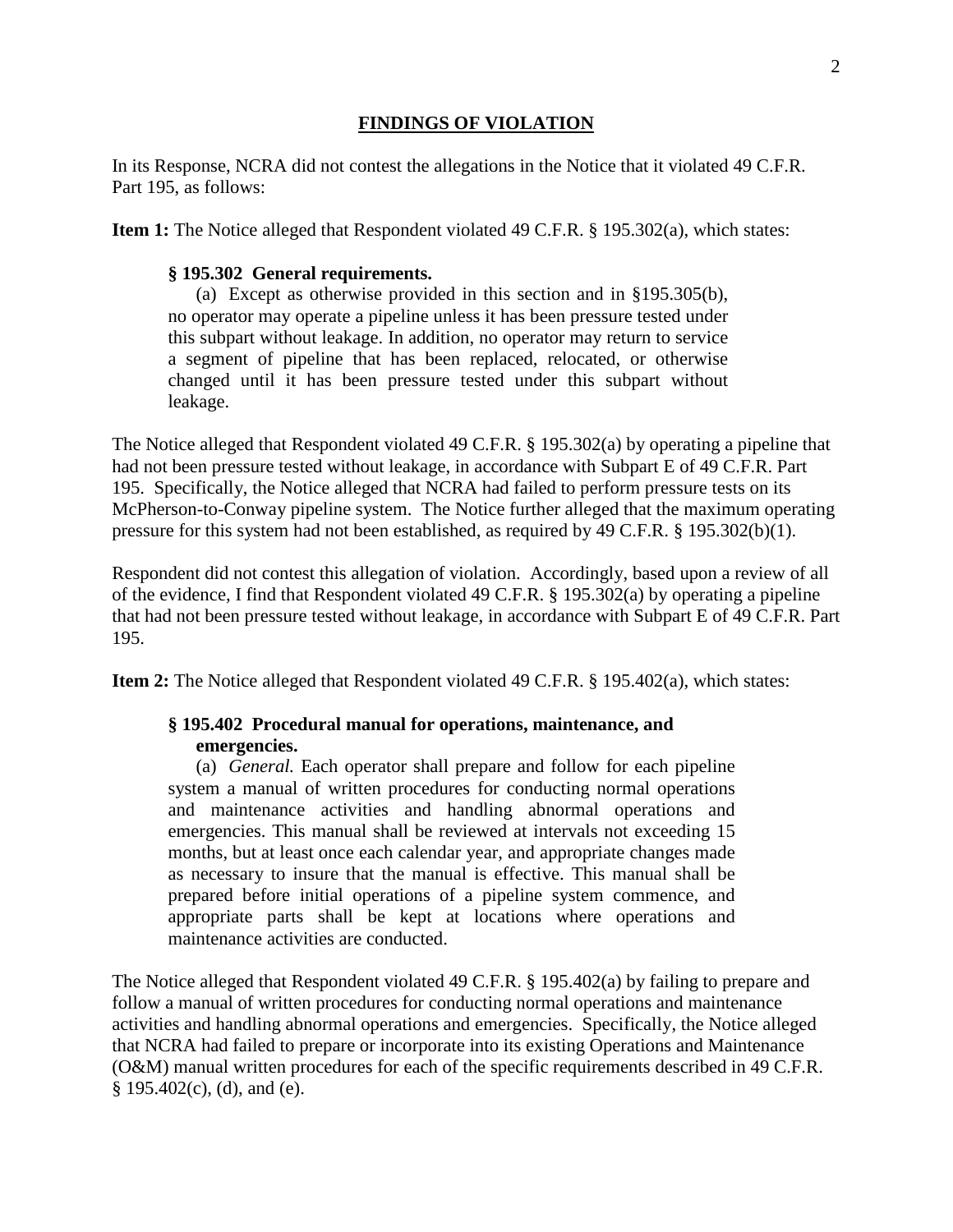Respondent did not contest this allegation of violation. Accordingly, based upon a review of all of the evidence, I find that Respondent violated 49 C.F.R. § 195.402(a) by failing to prepare and follow a manual of written procedures for conducting normal operations and maintenance activities and handling abnormal operations and emergencies.

**Item 3:** The Notice alleged that Respondent violated 49 C.F.R. § 195.404(c)(3), which states:

## **§ 195.404 Maps and records.**

 $(a)$ ...

(c) Each operator shall maintain the following records for the periods specified: . . .

 $(1) \ldots$ 

(3) A record of each inspection and test required by this subpart shall be maintained for at least 2 years or until the next inspection or test is performed, whichever is longer.

The Notice alleged that Respondent violated 49 C.F.R. § 195.404(c)(3) by failing to maintain a record of each inspection and test required by Subpart F of 49 C.F.R. Part 195 for at least two years or until the next inspection or test is performed, whichever is longer. Specifically, the Notice alleged that NCRA failed to maintain records of all inspections and tests required by Subpart F of Part 195 that had been performed on its McPherson-to-Conway pipeline system.

Respondent did not contest this allegation of violation. Accordingly, based upon a review of all of the evidence, I find that Respondent violated 49 C.F.R. § 195.404(c)(3) by failing to maintain records of each inspection and test required by Subpart F of 49 C.F.R. Part 195 for at least two years, or until the next inspection or test is performed, whichever is longer.

These findings of violation will be considered prior offenses in any subsequent enforcement action taken against Respondent.

# **COMPLIANCE ORDER**

The Notice proposed a compliance order with respect to Items 1, 2, and 3 in the Notice for violations of 49 C.F.R. §§ 195.302(a), 195.402(a), and 195.404(c)(3), respectively. Under 49 U.S.C. § 60118(a), each person who engages in the transportation of hazardous liquids or who owns or operates a pipeline facility is required to comply with the applicable safety standards established under chapter 601. Pursuant to the authority of 49 U.S.C. § 60118(b) and 49 C.F.R. § 190.217, Respondent is ordered to take the following actions to ensure compliance with the pipeline safety regulations applicable to its operations:

> 1. With respect to the violation of § 195.302(a) (**Item 1**), Respondent must submit copies of pressure test records consistent with 49 C.F.R. § 195.310 for the McPherson-to-Conway pipeline system. Respondent must also submit a listing of the established maximum operating pressure(s) for the McPherson-to-Conway pipeline system.